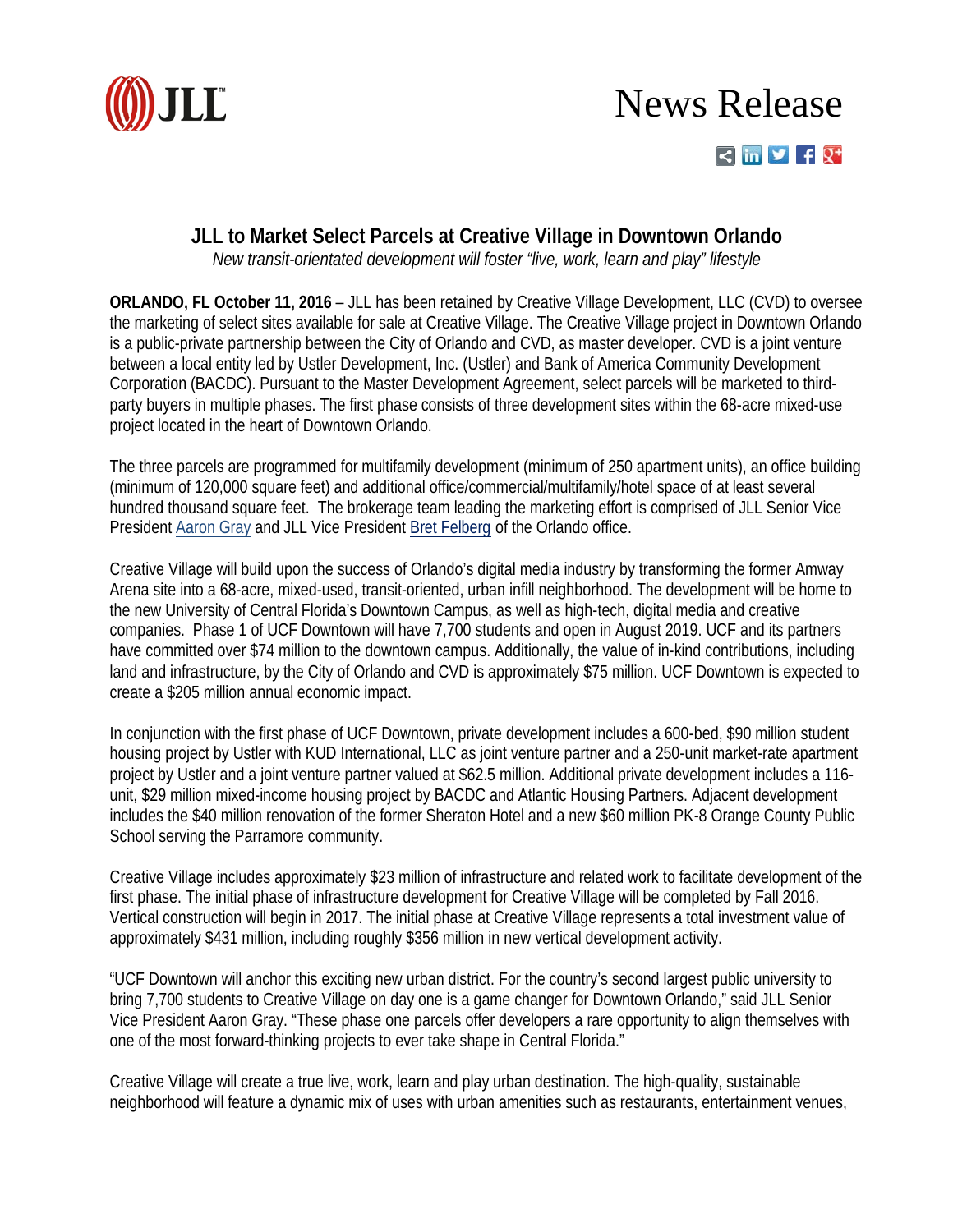public art, parks, walkable open spaces and community services. Creative Village will be located in close proximity to the area's most popular community venues, including the Amway Center, Dr. Phillips Center for the Performing Arts, 25,500-seat stadium for Orlando City Soccer Club (under construction, completion in 2017) and planned \$200 million Orlando Magic Sports and Entertainment District. Downtown Orlando is the cultural, civic, nightlife, sports and entertainment center of Central Florida.

"JLL looks forward to working on this transformational project that will have a tremendous impact on the local economy and community," said JLL Market Director Doug Irmscher. "Creative Village will undoubtedly play a large part in shaping the future of Downtown Orlando and the broader region."

Creative Village is being developed at an ideal time for Downtown Orlando. Moody's has projected that the city's population will grow by over 10% within the next five years. Orlando is currently the fourth fastest growing city in the country and employment is projected to rise by over 13%, making Orlando the top city in the country for employment growth. The Orlando metro region population is over 2.5 million, which is in the top 25 nationally.

JLL's Q2 2016 Office Insight has found that much of this growth can be attributed to an expanding tech sector, as technology companies accounted for 36.6% of overall real estate transactions in the second quarter of this year alone. Reinforced by Orlando's growing population, educated workforce and low cost of business operation, the technology industry is expected to continue expanding its footprint in the city. In particular, Downtown Orlando, with projects such as the Church Street Exchange, has become a notable industry cluster of tech and creative companies.

Orlando has also recently been named the top market for multifamily investment by Ten-X Research citing in its 2016 multi-family outlook that "construction of apartments is at a 10-year high but that isn't expected to outpace demand, with vacancies holding steady at 5.7% for the next three years."

UCF Downtown provides a tremendous anchor for Creative Village. There will be 7,700 UCF and Valencia students on opening day in August 2019 and the number of students is projected to increase to 10,000 to 15,000 within a few years. UCF is the second largest public university in the country with over 65,000 students. Valencia College has been recognized as the top community college in the United States and has five campuses with over 68,000 students.

Creative Village is one of the largest transit-oriented developments in the Southeastern United States. The project is adjacent to LYNX Central Station, the primary transit station in Downtown Orlando for the SunRail commuter line. The LYNX bus rapid transit system serves Creative Village, the Parramore neighborhood and the west side of Downtown Orlando providing convenient and free service.

Creative Village is a long-term public-private development model that will occur in several phases over 10 to 15 years. Over time, various and select parcels will be marketed to third-parties as part of the overall master development plan. Upon development and build out of the entire project, total vertical development value is estimated well in excess of \$1 billion.

**For more information on Creative Village and Downtown Orlando please visit:** [www.creativevillagelandbroker.com](http://www.creativevillagelandbroker.com/) [www.creativevillageorlando.com](http://www.creativevillageorlando.com/) [www.ustler.net](http://www.ustler.net/) [www.ucf.edu/downtown](http://www.ucf.edu/downtown/)